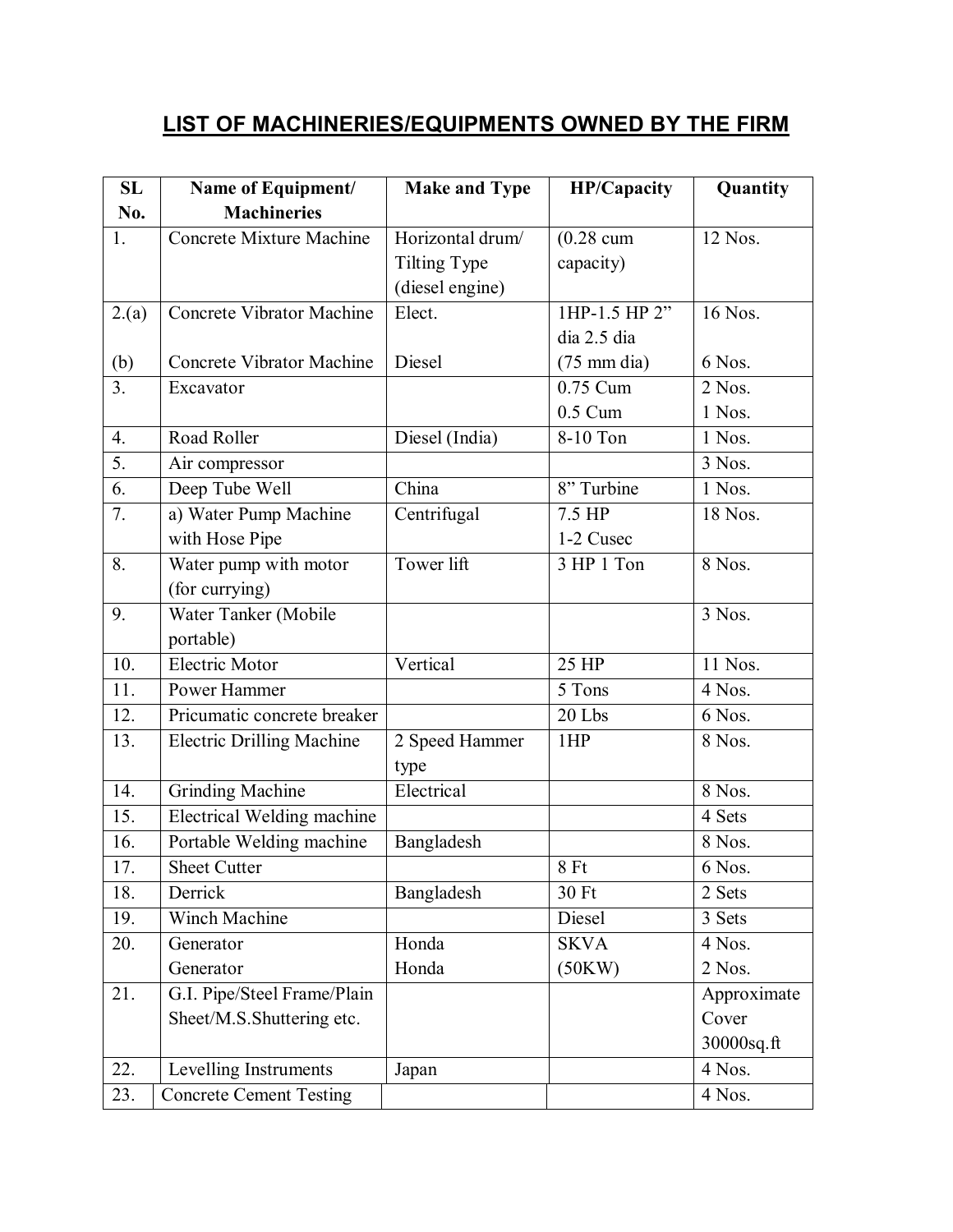|     | Equipment                   |        |                                        |          |
|-----|-----------------------------|--------|----------------------------------------|----------|
| 24. | Theodolite                  | Japan  |                                        | 2 Nos.   |
| 25. | Mechanical Compactor        | Japan  |                                        | 1 Set    |
| 26. | Concrete Testing cylinder   | C hina |                                        | 6 sets   |
| 27. | <b>Steel Shutters</b>       | China  |                                        | 5000sft. |
| 28. | Mechanical Promps&          | China  |                                        | 2000sft. |
|     | Scaffolding                 |        |                                        |          |
| 29. | Magger                      | China  |                                        | 2 Nos.   |
| 30. | Cable Wheel                 |        |                                        | 2Nos.    |
| 31. | Measuring Wheel             |        |                                        | 2 Nos.   |
| 32. | <b>Blue Lamp</b>            |        |                                        | 12 Nos.  |
| 33. | Tent                        |        |                                        | 6 Nos.   |
| 34. | <b>Clipon Tester</b>        |        |                                        | 1 No.    |
| 35. | Malti Meter                 |        |                                        | $2$ Nos. |
| 36. | Sly range                   |        | $8" \times 18"$                        | 6 Nos.   |
| 37. | Pipe Range                  |        | $8" \times 12" \times 36"$             | 4 Nos.   |
| 38. | Pipe Dice                   |        | $5" \times 4"$                         | 5 Nos.   |
| 39. | Pipe Dice                   |        | $5" \times 2"$                         | 5 Nos.   |
| 40. | Dice Table 7 Hand           |        |                                        | 3 Nos.   |
| 41. | Hacks Flam                  |        |                                        | 7 Nos.   |
| 42. | Pile Driving                | Chine  |                                        | 6 Nos.   |
| 43. | Bulldozer                   | Japan  |                                        | 3 Nos.   |
| 44. | Pay Loader                  | Japan  |                                        | 2 Nos.   |
| 45. | Hammer                      |        | 5 Lbs to 5 Lbs                         | 7 Nos.   |
| 46. | Chanting                    |        | $\overline{24}$ " to $\overline{36}$ " | 6 Nos.   |
| 47. | Type                        |        | 50-0" to 100-0"                        | 6 Nos.   |
| 48. | Verification of Polarity    |        |                                        | 1 No.    |
| 49. | Testing of effectiveness of |        |                                        | 1 No.    |
|     | earthing (Earth Tester)     |        |                                        |          |
| 50. | Test of Ring Circuit        |        |                                        | 1 No.    |
|     | continuity (AVO Meter)      |        |                                        |          |
| 51. | Insulating Resistance and   |        |                                        | 1 No.    |
|     | Test (Magger)               |        |                                        |          |
| 52. | <b>Electrical Drill</b>     |        |                                        | 3 Nos.   |
| 53. | Man Operated Ladder         |        |                                        | 2 Nos.   |
| 54. | Tong Tester                 |        |                                        | 1 Nos.   |
| 55. | Switch Gear and High        |        |                                        | 1 Set    |
|     | Voltage testing Equipment   |        |                                        |          |
| 56. | Spot Welding Machine        |        |                                        | 4 Sets   |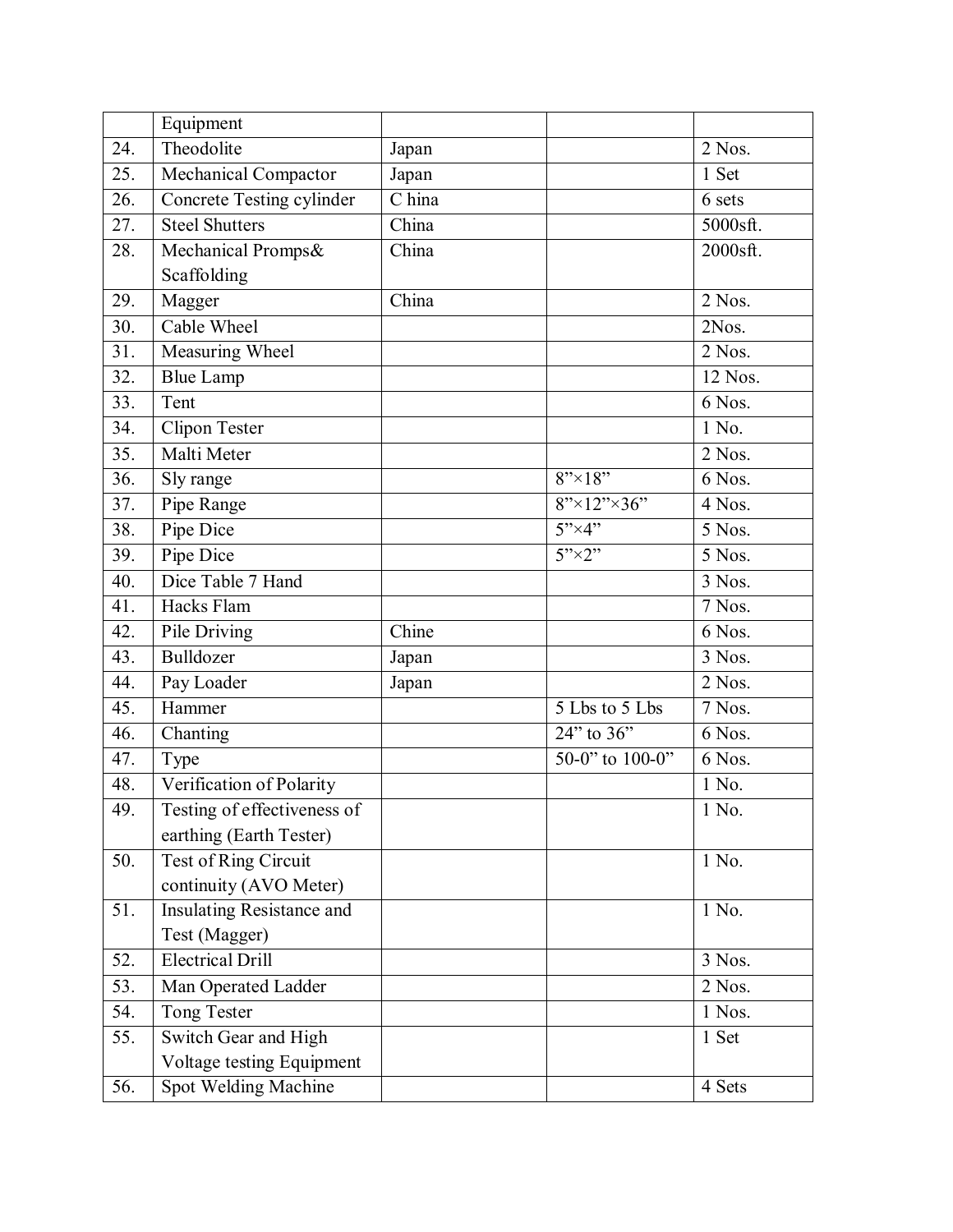| 57. | Hand Chain                       |       | 1.5 Ton              | 2 Nos. |
|-----|----------------------------------|-------|----------------------|--------|
| 58. | Hand Chain                       |       | 3 Ton                | 2 Nos. |
| 59. | <b>Bolt Cutter</b>               |       | $\overline{36}$ each | 2 Nos. |
| 60. | Safety Belt with Body Belt       |       |                      | 4 Sets |
| 61. | Hotstick                         |       |                      | 2 Sets |
| 62. | Jug                              |       | 5 Ton                | 2 Nos. |
| 63. | Dump Truck                       |       |                      | 5 Nos. |
| 64. | Tripod                           | China |                      | 1 No.  |
| 65. | Ladders                          | China |                      | 4 Nos. |
| 66. | Road Warning Equipment           | India |                      | 1 Set  |
| 67. | <b>Insulation Tester</b>         |       |                      | 2 Nos. |
| 68. | Tensioning Equipment             |       |                      | 1 Set  |
| 69. | Phase Rotation Tester            |       |                      | 1 Set  |
| 70. | <b>Safety Equipment</b>          |       |                      | 6 Sets |
| 71. | Drum Jack                        | India |                      | 7 Nos. |
| 72. | <b>Cable Connection Tool Box</b> | China |                      | 1 No.  |
| 73. | Linemans Tool Box                | China |                      | 5 Nos. |
| 74. | Torque Wrench                    | Japan |                      | 2 Nos. |
| 75. | Hole Digging Auger               | China |                      | 4 Nos. |
| 76. | Chain Pulley Block               | China | 5 Ton                | 3 Sets |
| 77. | Chain Pulley Block               | China | 3 Ton                | 3 Sets |
| 78. | Cast in situ-pile driving        | China |                      | 1 Set  |
|     | equipment                        |       |                      |        |
| 79. | Concrete joint cutting saw       | China |                      | 1 Set  |
| 80. | Concrete drill & drill bits      | China |                      | 1 Set  |
| 81. | Brick cutting saw                | China |                      | 1 Set  |
| 82. | Rod bender                       | India |                      | 1 Set  |
| 83. | Rod Cutter                       | India |                      | 1 Set  |
| 84. | <b>Reparculating Power Pump</b>  |       |                      | 3 Nos. |
| 85. | Mechanical Hoist                 |       |                      | 2 Nos. |
| 86. | Drilling Rig (For boring 16      |       |                      | 1 Set  |
|     | inch diameter)                   |       |                      |        |
| 87. | Tremi (For In-situ               |       |                      | 1 Set  |
|     | pilecasting)                     |       |                      |        |
| 88. | Micro-Meter Screw Gauge          |       |                      | 1 No.  |
| 89. | Lux Meter                        |       |                      | 1 No.  |
| 90. | Cable socket Punch               |       |                      | 1 No.  |
|     | Machine                          |       |                      |        |
| 91. | Thermometer (Dial type)          |       |                      | 2 No.  |